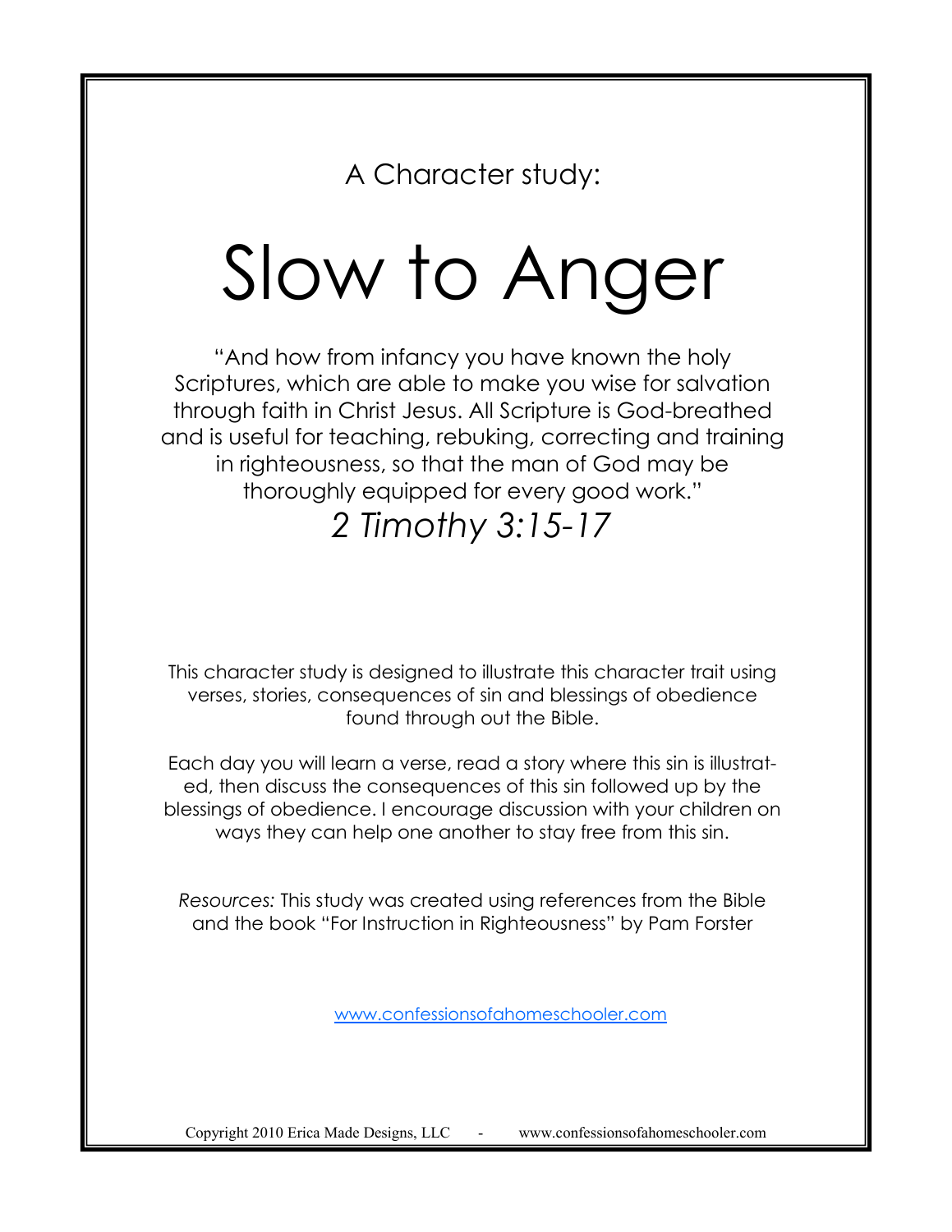# **Slow to Anger**

# **Memory Verse:**

**James 1:19-20** So then, my beloved brethren, let every man be swift to hear, slow to speak, slow to wrath, for the wrath of man does not produce the righteousness of God.

### **Day 1**

### **Verse:**

Psalm 37:8 Refrain from anger and turn from wrath; do not fret—it leads only to evil.

### **Story & Consequences:**

Genesis 37: Joseph's brothers hated him which lead to them plotting his death and finally selling him into slavery then lying to their father.

### **Blessings of Obedience:**

Genesis 45, 50:15-21 Joseph is not angry at his brothers because he knows that God used their actions for good.

Proverbs 16:32 *He who is* slow to anger *is* better than the mighty, and he who rules his spirit than he who takes a city.

# **Day 2**

### **Verse:**

Galatians 5:22-23 But the fruit of the Spirit is love, joy, peace, forbearance, kindness, goodness, faithfulness, gentleness and self-control. Against such things there is no law. (Notice how anger is not mentioned)

### **Story & Consequence of anger:**

Genesis 4:1-15 Cain's anger lead to murder, Can was then to become a restless wanderer on the earth.

### **God's instruction to us:**

Proverbs 22:24 Do not make friends with a hot-tempered person, do not associate with one easily angered.

### **Blessings of Obedience:**

Proverbs 15:18 A hot-tempered person stirs up conflict, but the one who is patient calms a quarrel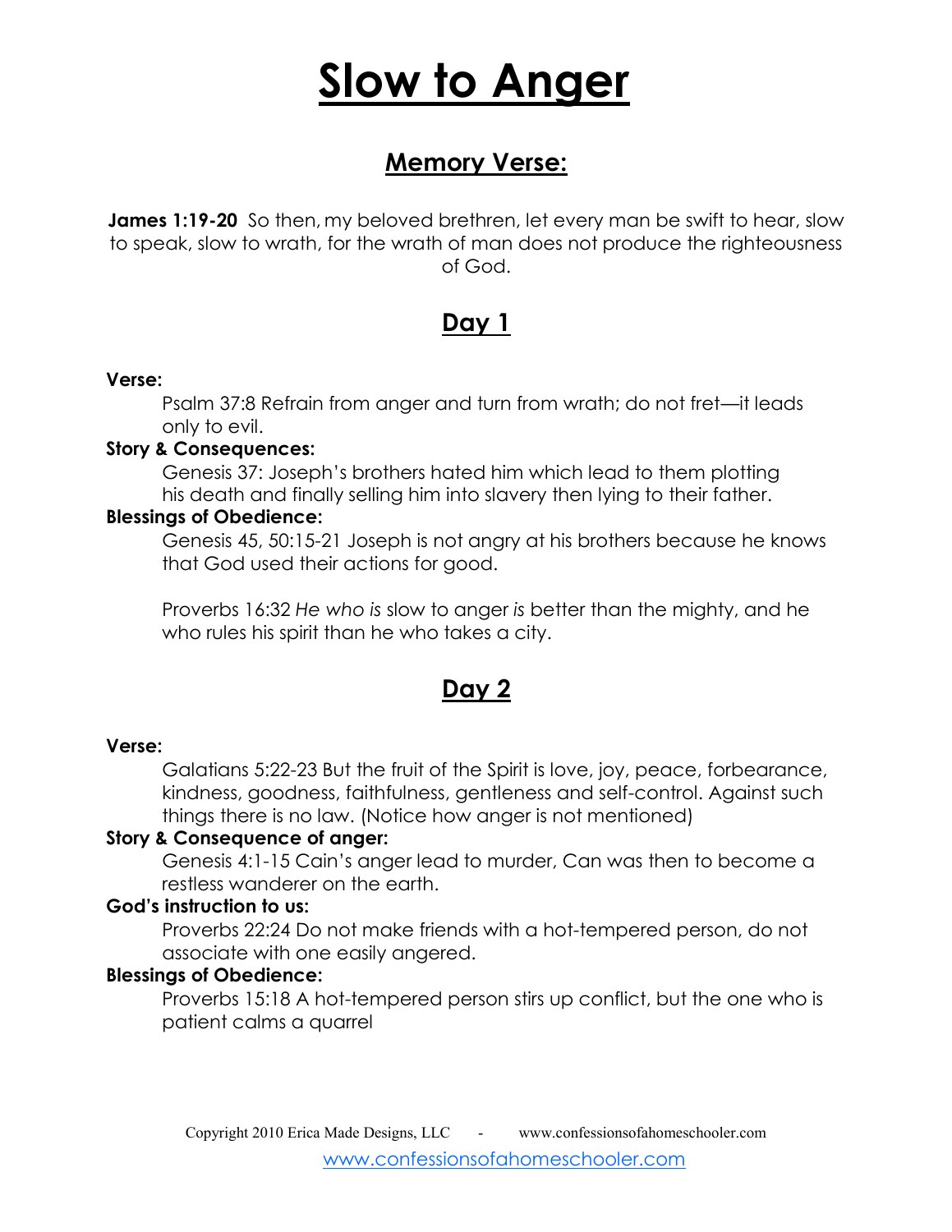# **Slow to Anger**

# **Day 3**

#### **Verse:**

James 1:19-20 My dear brothers and sisters, take note of this: Everyone should be quick to listen, slow to speak and slow to become angry, because human anger does not produce the righteousness that God desires.

### **Story:**

Exodus 2:11-14 Moses became angry and killed an Egyptian

### **Consequence of sin:**

Romans 2:8 But for those who are self-seeking and who reject the truth and follow evil, there will be wrath and anger.

### **Blessings of Obedience:**

Proverbs 14:29 Whoever is patient has great understanding, but one who is quick-tempered displays folly.

### **Day 4**

### **Verse:**

Proverbs 15:1 A gentle answer turns away wrath, but a harsh word stirs up anger

#### **Story:**

Daniel 3:13-19 Furious Nebuchadnezzar tried to kill Shadrach, Meshach and Abednego.

### **Consequence of sin:**

Matthew 5:22 But I say to you that whoever is angry with his brother without a cause shall be in danger of the judgment. And whoever says to his brother, 'Raca!' shall be in danger of the council. But whoever says, 'You fool!' shall be in danger of hell fire.

### **Blessings of Obedience:**

Proverbs 20:3 It is to one's honor to avoid strife, but every fool is quick to quarrel.